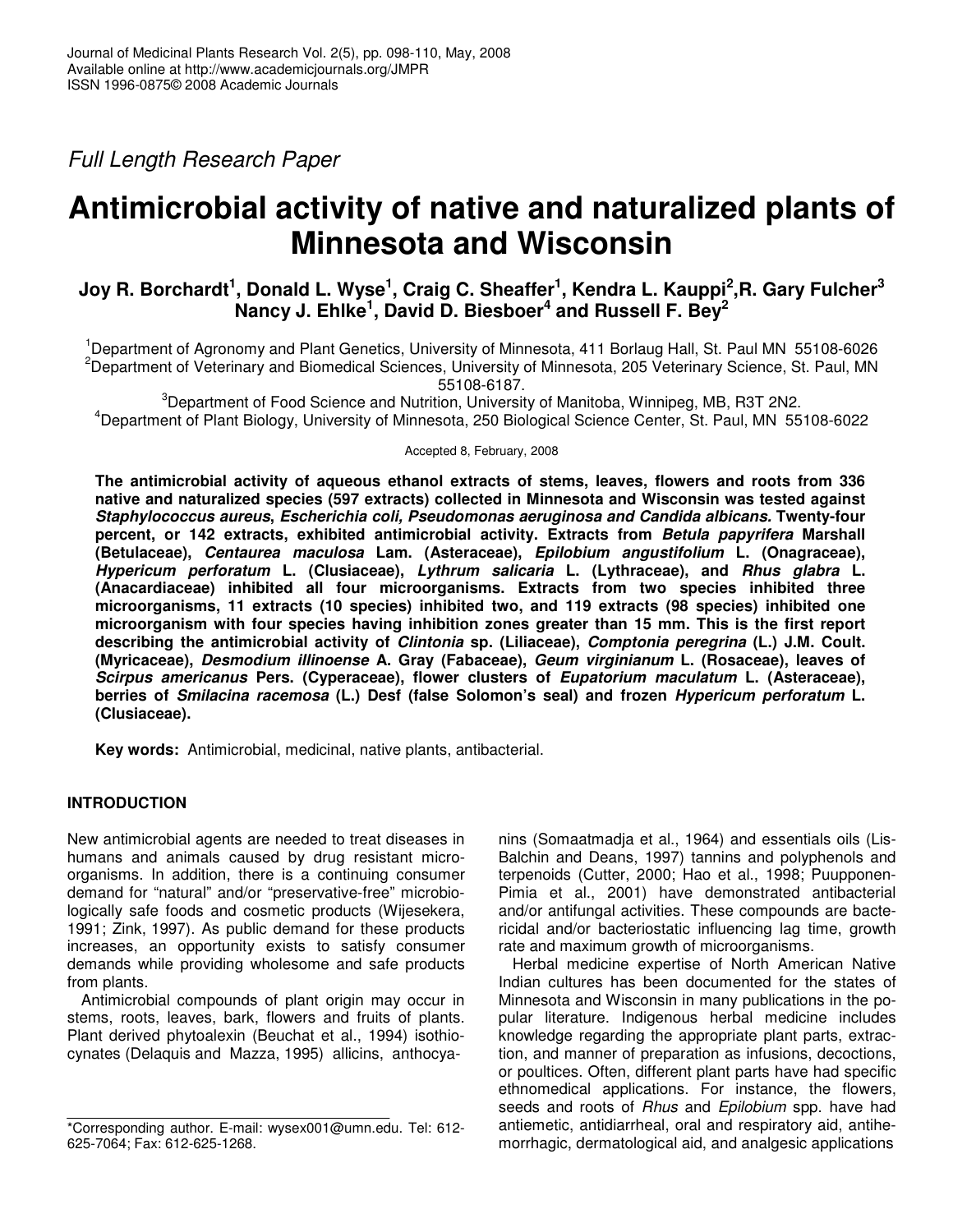(Moerman, 2004). Although a specific plant part might have a reported use, other parts of the plant and additional applications may remain uninvestigated or a plant may not have a recorded ethnomedical use.

Research has identified some North American species as potential medicinal crops (Small and Catling, 1999). An example is *Taxus brevifolia* Nutt., the Pacific Yew. This species has a taxane diterpenoid in the bark that is useful in treating some forms of cancer (Wani et al., 1971). In addition, *Achillea millefolium* L., *Acorus calamus* L., *Caulophyllus* species, *Echinacea pallida* (Nutt.) Nutt. var. *angustifolia* (DC.) Cronq., *Epilobium angustifolium* L., *Oenothera biennis* L., *Podophyllum peltatum* L, and *Taraxacum* species have been considered as medicinal crops (Small and Catling, 1999). Another example is *P. peltatum* L. that is being considered as an alternative crop in the southern United States (Cushman et al., 2005).

Another source of antimicrobial compounds is naturalized non-native plant introductions into North American, yet few of these species have been studied for this purpose. An example is *Lythrum salicaria* L. (purple loosestrife) that has invaded North American wetlands. *L. salicaria* has styptic and antibacterial action that can assist wound healing (Thompson et al., 1987).

A significant opportunity exists to identify new, natural plant derived antimicrobial agents for treatment of diseases or as food or cosmetic preservatives. Our objective was to evaluate the activity of aerial parts of native and naturalized species in the Upper Mississippi River Basin against organisms that cause disease and spoilage, that is, *Staphylococcus aureus*, *Escherichia coli*, *Pseudomonas aeruginosa* and *Candida albicans*.

#### **MATERIALS AND METHODS**

#### **Plant collection**

In 2003 and 2004 aerial parts (leaves, stems and flowers) and an occasional root of native and naturalized plants were collected in Minnesota and Wisconsin. The availability of flowers on some species depended on the time of year. In 2003, 301 plant samples were collected and in 2004, 296 plant samples were collected for a total of 336 species. In 2003, all the plant samples were frozen at - 10°C immediately after collection and stored from one to four months before extraction and antimicrobial activity determination. In 2004, plant samples were frozen (-10°C) immediately after collection, and within 48 h were extracted and tested.

#### **Preparation of extracts**

Ten grams of plant material were cut into 2.5 cm pieces and combined with 10 ml of 80:20 aqueous ethanolic solvent. The mixture was pulverized with a stomacher for 2 min. The plant material varied in absorbency; if 2 ml of extract could not be pipetted, an additional 2 ml of solvent was added. The macerated mixture was left at room temperature (20°C) for 24 h. The stomacher bags were kneaded and approximately 2 ml of supernatant was transferred into a sterile microfuge tube and centrifuged at 15,000 xg for 15 min to remove remaining plant solids. Extracts

of 50 µl were placed on 6 mm sterile paper discs then the discs and solvent were placed in a biological safety cabinet where the solvent was allowed to evaporate for one hour.

#### **Antimicrobial screening**

The extracts were screened for antimicrobial activity using the disk diffusion technique (Bauer et al., 1966). Test microorganisms includeed *S. aureus* (ATCC 12600), *E. coli* (ATCC 8677)*, P. aeruginosa* (ATCC 9721) and *C. albicans* (ATCC 10231). *E. coli* and *P. aeruginosa* were maintained on MacConkey's agar (Becton Dickinson and Company, Microbiology Systems, Sparks, MD)*, S. aureus* on blood agar and *C. albicans* on Saubouraud dextrose agar (Becton Dickinson and Company, Microbiology Systems, Sparks, MD). After 18 to 20 h of culture, each microorganism was diluted in sterile saline to an optical density of approximately 0.5 using a MacFarland standard (Becton Dickinson and Company, Microbiology Systems, Sparks, MD). A Mueller-Hinton agar plate was swabbed on three axes with a sterile cotton tipped swab, which was dipped in the freshly prepared, diluted culture. Discs containing the dried extract were placed on the freshly swabbed plates along with controls. Discs with evaporated solvent were used as a negative control and an antibiotic disc (ticarcillin, 75 mcg or chloramphenicol 30 mcg) was used as a positive control. The plates were incubated at 37°C for 18 h and zones of inhibition were measured in millimeters on three axes and the mean value reported.

#### **RESULTS AND DISCUSSION**

Of the 597 samples, 142 samples (24%), representing 109 different species and 53 plant families exhibited antimicrobial activity against at least one microrganism (Table 1). Extracts from six plants (*B. papyrifera* Marshall, *Centaurea maculosa* Lam, *E. angustifolium* L., *Hypericum perforatum* L., *L. salicaria* L. and *Rhus glabra* L.) inhibited growth of the four test microorganisms. Extracts from 455 samples exhibited no antimicrobial activity (Table 2).

#### **Plant extracts inhibiting four microorganisms**

#### *Betula papyrifera*

Extracts of *B. papyrifera* Marshall (paper birch) leaves were most effective against *S. aureus* and had slightly inhibited the other three microorganisms. Previous research showed that leaf extracts (aqueous acetone) of *Betula pubescens* Ehrh, the old-world counterpart to *B*. *papyrifera* also had antimicrobial activity against *S. aureus*, with slight activity against *E. coli,* and no activity against *C. albicans* or *Aspergillus niger* (Rauha et al., 2000). Ethanol extracts of *B. papyrifera* bark and wood exhibited antimicrobial activity against our four bacterial species (two Gram-positive and two Gram-negative) but no antifungal activity (Omar et al., 2000). Methanolic extracts of air-dried *B. papyrifera* branches had activity against 6 of 11 bacteria (four Gram-positive, two Gramnegative) and three fungal species (McCutcheon et al., 1992; 1994). The antimicrobial activity appears to be eva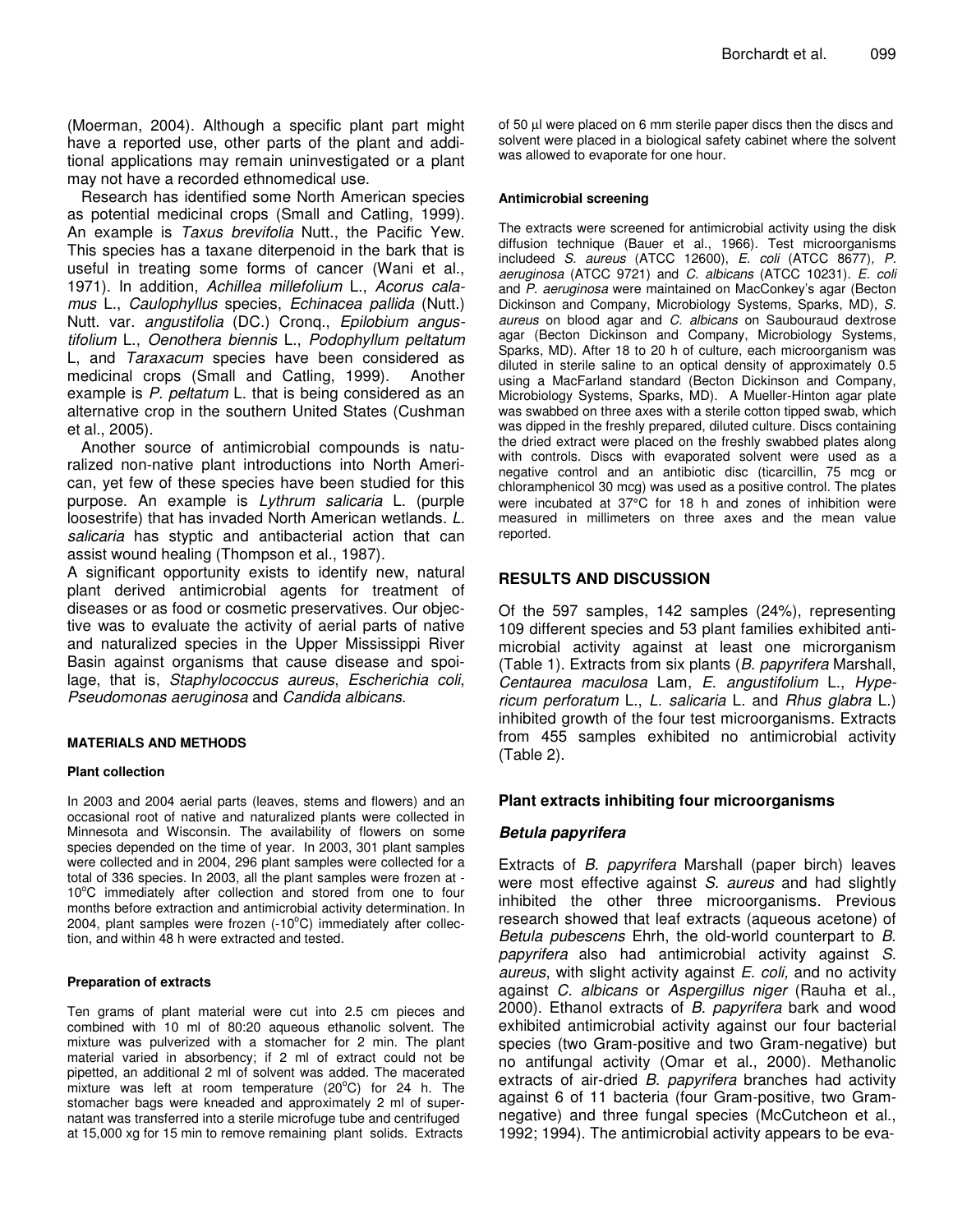**Table 1.** Antimicrobial activity of aqueous/ethanol plant extracts from aerial parts of plants collected in Minnesota and Wisconsin, U.S.A. in 2003 and 2004.

| <b>Botanical name</b>                                       | <b>Common name</b>     | <b>Plant part tested</b> | <b>Microorganisms<sup>a</sup></b> |    |                |    |
|-------------------------------------------------------------|------------------------|--------------------------|-----------------------------------|----|----------------|----|
|                                                             |                        |                          | Inhibition zones in mm            |    |                |    |
| Inhibition against four microorganisms                      |                        |                          | Sa                                | Ec | Pa             | Ca |
| Betula papyrifera Marshall <sup>10</sup>                    | paper birch            | leaves                   | 9                                 | sl | sl             | sl |
| Centaurea maculosa Lam. <sup>8</sup>                        | spotted knapweed       | leaves                   | 11                                | 10 | $\overline{7}$ | 7  |
| Epilobium angustifolium L. <sup>37</sup>                    | fireweed               | leaves                   | 11                                | 7  | 7              | 15 |
| Epilobium angustifolium L. <sup>37</sup>                    | fireweed               | flowering aerial organs  | 17                                | 6  | 7              | 20 |
| Hypericum perforatum L. <sup>17</sup>                       | St. John's Wort        | flowering aerial organs  | 15                                | 6  | 6              | 7  |
| Lythrum salicaria L. <sup>32</sup>                          | purple loosestrife     | flowering spikes, leaves | 15                                | 10 | 7              | 7  |
| Rhus glabra L. <sup>3</sup>                                 | sumac, smooth          | green flower clusters    | 16                                | 10 | 12             | 13 |
| Rhus glabra L. <sup>3</sup>                                 | sumac, smooth          | leaves                   | 13                                | 7  | 10             | 15 |
| Inhibition against three microorganisms                     |                        |                          |                                   |    |                |    |
| Desmodium illinoense A. Gray <sup>23</sup>                  | prairie tick trefoil   | flowering aerial organs  | sl                                |    | sl             | sl |
| Scirpus americanus Pers. <sup>19</sup>                      | bulrush                | leaves                   | 10                                | sl | sl             |    |
| Inhibition against two microorganisms                       |                        |                          |                                   |    |                |    |
| Clintonia sp. <sup>31</sup>                                 | Clintonia              | leaves, roots            | 11                                |    |                | 11 |
| Comptonia peregrina (L.) J.M. Coult. <sup>35</sup>          | sweet fern             | aerial organs            | 9                                 |    |                | 15 |
| Comptonia peregrina (L.) J.M. Coult. <sup>35</sup>          | sweet fern             | leaves                   | 14                                |    |                | 12 |
| Cotinus coggygria Scop. <sup>3</sup>                        | smoke tree             | leaves                   | 13                                |    | 10             |    |
| Desmanthus illinoensis (Michx.) MacMill. <sup>33</sup>      | Illinois bundle flower | leaves, stems, flowers   | 15                                |    |                | 17 |
| Epilobium angustifolium L. <sup>37</sup>                    | fireweed               | flowers                  | 14                                |    |                | 17 |
| Epilobium ciliatum Raf. <sup>37</sup>                       | Amer. willow herb      | leaves                   | 11                                |    |                | 15 |
| Eupatorium maculatum L. <sup>8</sup>                        | Joe pye weed           | flower clusters          | 9                                 |    |                | sl |
| Geum virginianum L. <sup>44</sup>                           | rough avens            | immature floral organs   | 10                                |    |                | 10 |
| Juglans nigra L. <sup>29</sup>                              | black walnut           | leaves                   | 15                                |    |                | 12 |
| Polygonum coccineum L. <sup>41</sup>                        | swamp smartweed        | flowers                  | 11                                |    |                | 7  |
| Inhibition against a single microorganism                   |                        |                          |                                   |    |                |    |
| Adiantum pedatum L. <sup>1</sup>                            | maidenhair fern        | leaves                   | 7                                 |    |                |    |
| Aesculus glabra Willd. <sup>28</sup>                        | Ohio buckeye           | leaves                   | 8                                 |    |                |    |
| Allium ramosum L. <sup>2</sup>                              | Chinese chives         | leaves                   | 7                                 |    |                |    |
| Ambrosia artmesifolia L. <sup>8</sup>                       | ragweed                | flowering aerial organs  | 10                                |    |                |    |
| Amorpha canescens L. <sup>23</sup>                          | lead plant             | leaves                   | 7                                 |    |                |    |
| Amorpha canescens L. <sup>23</sup>                          | lead plant             | flowering aerial organs  | 8                                 |    |                |    |
| Anaphalis margaritacea (L.) Benth. and<br>Hook <sup>8</sup> | pearly everlasting     | leaves                   | 18                                |    |                |    |
| Anaphalis margaritacea (L.) Benth. and<br>Hook <sup>8</sup> | pearly everlasting     | flowering aerial organs  | 15                                |    |                |    |
| Anaphalis margaritacea (L.) Benth. and<br>Hook <sup>8</sup> | pearly everlasting     | flower                   | 10                                |    |                |    |
| Anemone quinquefolia L. <sup>43</sup>                       | snowdrop               | leaves                   |                                   |    |                | 12 |
| Apocynum andromaesifolium L.                                | spreading dogbane      | leaves stem, stalk       | 10                                |    |                |    |
| Apocynum androsaemifolium L.                                | spreading dogbane      | leaves                   | 12                                |    |                |    |
| Apocynum cannabium $L^7$                                    | prairie dogbane        | leaves                   | 7                                 |    |                |    |
| Asarum canadense L. <sup>6</sup>                            | wild ginger            | leaves w/ stems          | 15                                |    |                |    |
| Asclepias tuberosa L. <sup>7</sup>                          | butterfly weed         | flowering aerial organs  | 7                                 |    |                |    |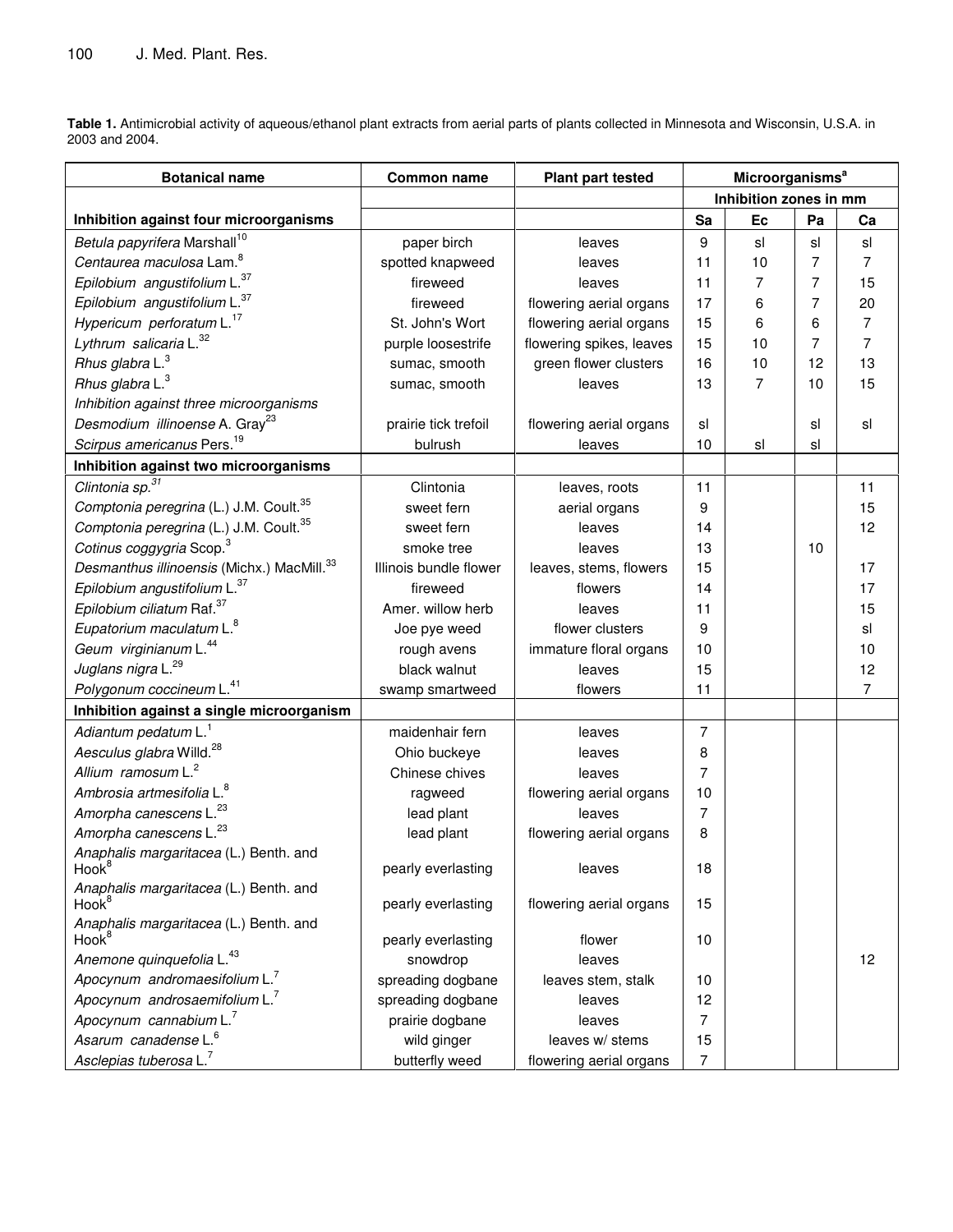**Table 1**. contd.

| Baptisia australis (L.) R.Br. <sup>23</sup>        | false indigo            | leaves w/ few flowers            | sl             |  |    |
|----------------------------------------------------|-------------------------|----------------------------------|----------------|--|----|
| Cannabis sativa L. <sup>14</sup>                   | hemp                    | leaves, stems                    | 25             |  |    |
| Chamaecrista fasciculate (L.) Moench <sup>24</sup> | partridge pea           | leaves                           | 11             |  |    |
| Chrysanthemum leucanthemum L. <sup>8</sup>         | oxeye daisy             | flowers                          | 7              |  |    |
| Cicuta maculata L. <sup>4</sup>                    | water hemlock           | flowering aerial organs          | sl             |  |    |
| Cicuta maculata L. <sup>4</sup>                    | water hemlock           | flower clusters                  | sl             |  |    |
| Claytonia virginica L. <sup>42</sup>               | spring beauty           | leaves                           | sl             |  |    |
| Coreopsis palmata Nutt. <sup>8</sup>               | prairie coreopsis       | leaves                           |                |  | 8  |
| Cornus amomum L. <sup>18</sup>                     | silky dogwood           | leaves                           | 10             |  |    |
| Cornus stolonifera Mill. <sup>18</sup>             | red-osier dogwood       | flower clusters, leaves          | 10             |  |    |
| Corylus sp. <sup>10</sup>                          | hazelnut                | seed clusters, leaves            | 10             |  |    |
| Cotinas coggygria Scop. <sup>3</sup>               | smoketree               | flowers, leaves, stem            | 11             |  |    |
| Desmodium canadense (L.) DC <sup>23</sup>          | showy tick trefoil      | leaves                           | 12             |  |    |
| Dicentra eximia (Ker Gawl.) Torr. <sup>25</sup>    | bleeding heart          | leaves, stem                     | 10             |  |    |
| Diervilla lonicera Mill. <sup>15</sup>             | bush honeysuckle        | leaves, stem, flowers            | 9              |  |    |
| Echinacea purpurea (L.) Moench <sup>8</sup>        | purple coneflower       | leaves                           | 10             |  |    |
| Equisetum sylvaticum L. <sup>20</sup>              | woodland horsetail      | leaves                           | 10             |  |    |
| Eucalyptus sp. <sup>36</sup>                       | eucalyptus              | leaves                           | 15             |  |    |
| Eupatorium maculatum L. <sup>8</sup>               |                         | leaves, stems                    | 8              |  |    |
| Eupatorium perfoliatum L. <sup>8</sup>             | Joe pye weed<br>boneset | leaves                           | 11             |  |    |
|                                                    |                         | flower clusters                  | 7              |  |    |
| Eupatorium perfoliatum L. <sup>8</sup>             | boneset                 | leaves                           |                |  |    |
| Euphorbia corollata L. <sup>22</sup>               | flowering spurge        |                                  | 10<br>7        |  |    |
| Euphorbia corollata L. <sup>22</sup>               | flowering spurge        | aerial parts                     |                |  |    |
| Euphorbia esula L. <sup>22</sup>                   | leafy spurge            | flowers                          |                |  | 9  |
| Euphorbia maculata L. <sup>22</sup>                | milk purslane           | leaves                           |                |  | 14 |
| Filipendula rubra (Hill) B.L.Rob. <sup>44</sup>    | Queen of the prairie    | leaves                           | 12             |  |    |
| Geranium maculatum L. <sup>26</sup>                | wild geranium           | flowers                          | 7              |  |    |
| Geranium maculatum L. <sup>26</sup>                | wild geranium           | leaves, stems                    | 9              |  |    |
| Geum triflorum Pursh <sup>44</sup>                 | prairie smoke           | leaves, stems                    | 7              |  |    |
| Glycyrrhiza lepidota Pursh <sup>23</sup>           | wild licorice           | leaves                           | 11             |  |    |
| Helenium autumnale L. <sup>8</sup>                 | sneezeweed              | leaves                           | $\overline{7}$ |  |    |
| Helianthus giganteus L. <sup>8</sup>               | giant sunflowers        | flowers                          | sl             |  |    |
| Heracleum lanatum L. <sup>4</sup>                  | cow parsnip             | seed heads, stems                | 10             |  |    |
| Heracleum lanatum L. <sup>4</sup>                  | cow parsnip             | leaves                           | 7              |  |    |
| Hesperis matronalis L. <sup>12</sup>               | dame's rocket           | leaves                           | 14             |  |    |
| Hesperis matronalis L. <sup>12</sup>               | dame's rocket           | flower                           | 12             |  |    |
| Heuchera richardsonii R.Br. <sup>47</sup>          | prairie alum root       | leaves                           | 13             |  |    |
| Hypericum perforatum L. <sup>17</sup>              | St. John's Wort         | aerial parts, immature<br>fruits | 11             |  |    |
|                                                    |                         | branch w/ leaves,                |                |  |    |
| llex verticillata L. <sup>5</sup>                  | winterberry             | berries                          | 9              |  |    |
| Impatiens capensis Meerb <sup>9</sup>              | jewelweed               | leaves                           | sl             |  |    |
| Juglans nigra L. <sup>29</sup>                     | black walnut            | leaves                           | 11             |  |    |
| Larix laricina (Du Roi) K. Koch <sup>39</sup>      | tamarack                | leaves                           | 7              |  |    |
| Ledum groenlandicum Oeder <sup>21</sup>            | Labrador tea            | leaves                           | 9              |  |    |
| Liatris pycnostachya Michx. <sup>8</sup>           | prairie blazing star    | leaves                           | 10             |  |    |
| Lythrum salicaria L. <sup>32</sup>                 | purple loosestrife      | leaves                           | 9              |  |    |
| Miscanthus giganteus (hybrid) <sup>40</sup>        | Chinese silver grass    | leaves, stalk                    | 12             |  |    |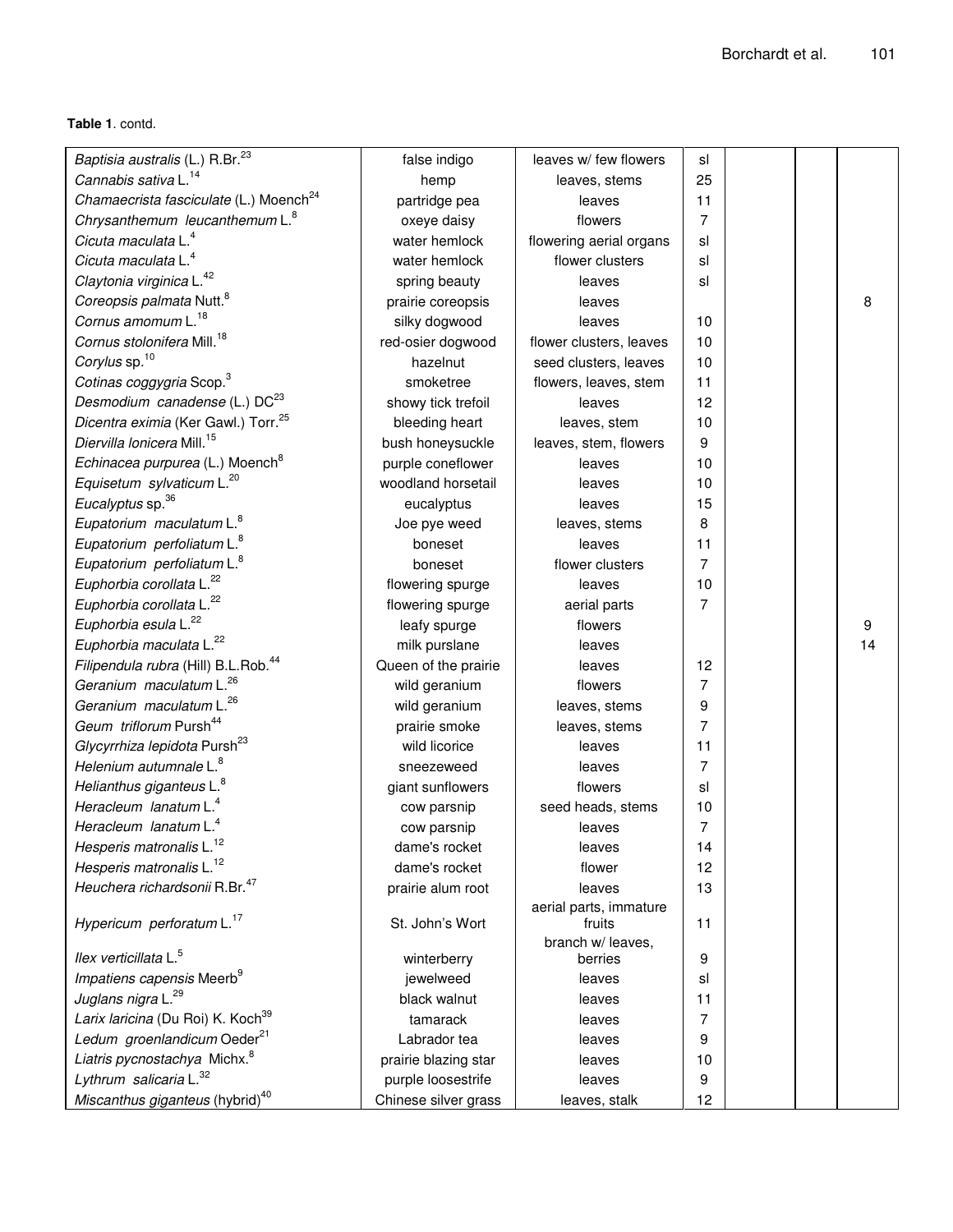**Table 1.** contd.

| Monarda fistulosa L.30                             | wild bergamot        | leaves                           | 6              |  |    |
|----------------------------------------------------|----------------------|----------------------------------|----------------|--|----|
| Monarda fistulosa L. <sup>30</sup>                 | bergamot             | flowering aerial organs          | 7              |  |    |
| Morus rubra L. <sup>34</sup>                       | red mulberry         | leaves                           | 11             |  |    |
| Oenothera biennis L. <sup>37</sup>                 | evening primrose     | leaves                           | sl             |  |    |
| Picea mariana                                      |                      |                                  |                |  |    |
| (Mill.) Britton, Sterns and Poggenb. <sup>39</sup> | black spruce         | leaves                           | 9              |  |    |
| Pinus strobes L. <sup>39</sup>                     | white pine           | flowers                          | 10             |  |    |
| Polygonum coccineum L. <sup>41</sup>               | swamp smartweed      | leaves                           | 14             |  |    |
| Polygonum coccineum L. <sup>41</sup>               | swamp smartweed      | flowering aerial organs          | 11             |  |    |
| Polygonum cuspidatum L. <sup>41</sup>              | Japanese knotweed    | leaves                           | 9              |  |    |
| Polygonum persicaria L. <sup>41</sup>              | lady's thumb         | leaves, stems                    | 7              |  |    |
| Potentilla arguta Pursh <sup>44</sup>              | tall potentilla      | leaves                           |                |  | 16 |
| Potentilla simplex Michx. <sup>44</sup>            | common cinquefoil    | flowering aerial organs          | 11             |  |    |
| Prunella vulgaris L. <sup>30</sup>                 | heal-all             | flowering aerial organs          | 7              |  |    |
| Prunus americana Marshall <sup>44</sup>            | plum                 | leaves                           | 7              |  |    |
| Pycnanthemum virginianum                           |                      |                                  |                |  |    |
| (L.) Durand B.D. Jacks. <sup>30</sup>              | mountain mint        | leaves                           | 9              |  |    |
| Quercus rubra L. <sup>24</sup>                     | red oak              | leaves                           |                |  | 9  |
| Rhus typhina L. <sup>3</sup>                       | staghorn sumac       | berries                          | sl             |  |    |
| Ribes sp. <sup>27</sup>                            | gooseberry           | leaves, twigs                    | 10             |  |    |
| Rosa palustris Marshall <sup>44</sup>              | swamp rose           | aerial parts w/ rose hips        | 13             |  |    |
| Rubus sp. <sup>44</sup>                            | wild raspberry       | leaves                           | 9              |  |    |
| Rumex acetosella L. <sup>41</sup>                  | sheep sorrel         | immature flowers                 | 11             |  |    |
| Rumex crispus L. <sup>41</sup>                     | curly dock           | immature flowers                 | 12             |  |    |
|                                                    |                      | stems of immature                |                |  |    |
| Rumex crispus L. <sup>41</sup>                     | curly dock           | flowers                          | 11             |  |    |
| Ruta graveolens L. <sup>45</sup>                   | rue                  | leaves                           | sl             |  |    |
| Salix petrolaris Sm. <sup>46</sup>                 | meadow willow        | leaves                           | 9              |  |    |
| Sanguinaria Canadensis L. <sup>38</sup>            | bloodroot            | leaves w/ stems                  | sl             |  |    |
| Scirpus americanus Pers. <sup>19</sup>             | bulrush              | flower clusters                  | 8              |  |    |
| Scirpus validus Vahl <sup>19</sup>                 | great bulrush        | leaves                           | 7              |  |    |
| Senna marilandica (L.) Link <sup>13</sup>          | wild senna           | leaves                           | 10             |  |    |
| Silene latifolia Poir <sup>16</sup>                | white campion        | stems, leaves                    | 9              |  |    |
| Smilacina racemosa (L.) Desf. <sup>31</sup>        | false Solomon's seal | leaves stem, seeds               |                |  | 14 |
| Smilacina racemosa (L.) Desf. <sup>31</sup>        | false Solomon's seal | berries                          |                |  | 17 |
| Solanum dulcamara L. <sup>49</sup>                 | nightshade           | berries, mixed maturity          |                |  | 11 |
| Solanum dulcamara L. <sup>49</sup>                 | nightshade           | flower, leaves, stems,<br>fruits |                |  | 11 |
| Solidago rigida L. <sup>8</sup>                    | stiff goldenrod      | leaves                           | sl             |  |    |
| Solidago sp. <sup>8</sup>                          | golden rod           | leaves                           | $\overline{7}$ |  |    |
| Spiraea alba Du Roi <sup>44</sup>                  | meadowsweet          | flowers, leaves, stems           | 15             |  |    |
| Spiraea tomentosa L. <sup>44</sup>                 | steeplebush          | leaves                           | 15             |  |    |
| Spiraea tomentosa L. <sup>44</sup>                 | steeplebush          | flowers, leaves, stems           | 10             |  |    |
| Spiraea tomentosa L. <sup>44</sup>                 | steeplebush          | flowering aerial organs          | 13             |  |    |
| Symphytum officinale L. <sup>11</sup>              | comfrey              | leaves                           | 9              |  |    |
| Tanacetum vulgare L. <sup>8</sup>                  |                      |                                  | sl             |  |    |
| Tanacetum vulgare L. <sup>8</sup>                  | tansy                | leaves, stems<br>flower clusters | 7              |  |    |
| Taxus sp. <sup>50</sup>                            | tansy                |                                  | sl             |  |    |
| Tephrosia virginiana (L.) Pers. <sup>23</sup>      | yew                  | new spring growth                |                |  |    |
|                                                    | goats rue            | leaves                           | 11             |  |    |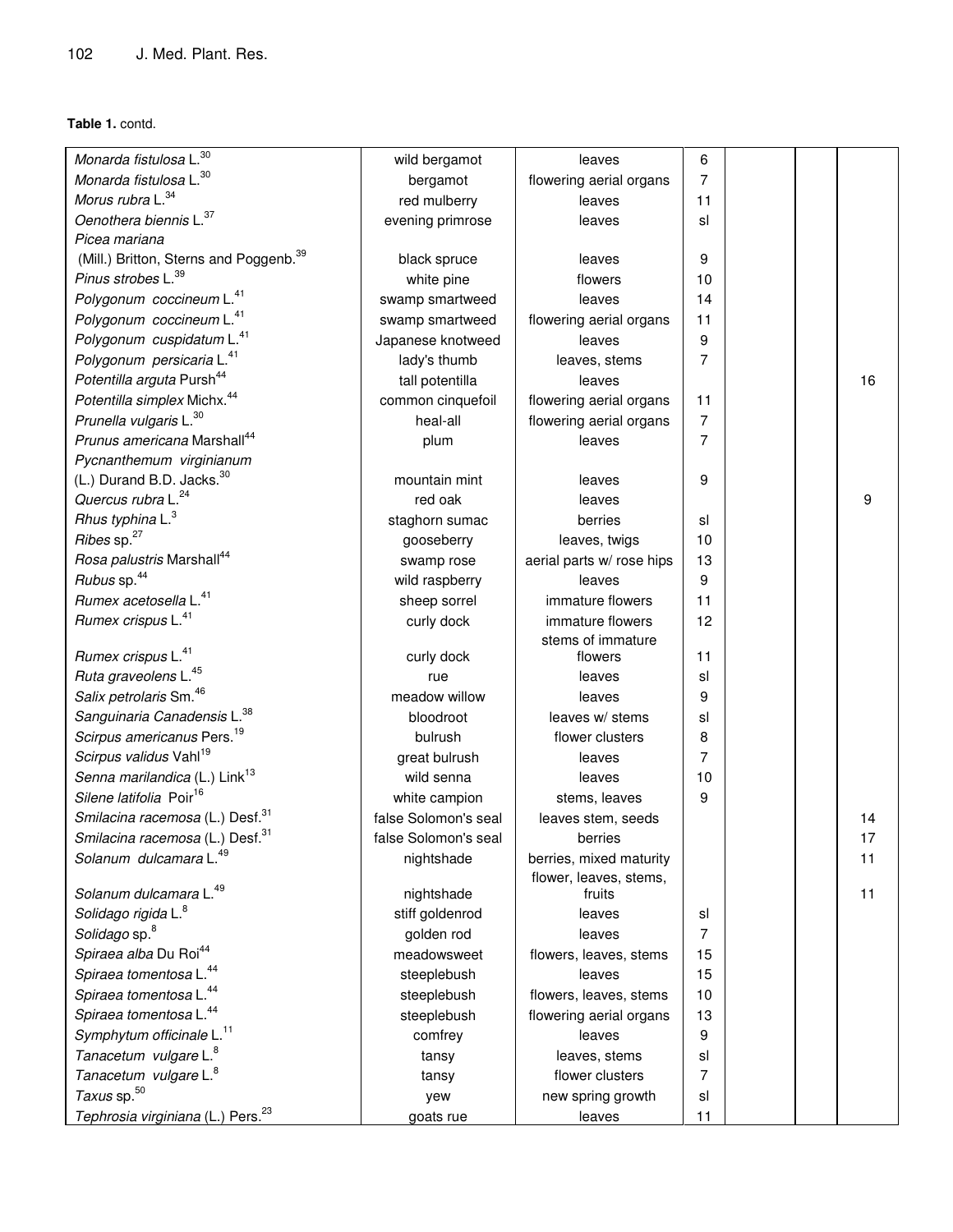**Table 1.** contd.

| Thalictrum dasycarpum Fisch. and Ave'-              |                    |                          |    |    |    |    |
|-----------------------------------------------------|--------------------|--------------------------|----|----|----|----|
| Lall. $43$                                          | purple meadow rue  | leaves, stem             |    |    |    |    |
| Thalictrum dioicum L. <sup>43</sup>                 | early meadow rue   | leaves, stem             |    |    |    |    |
| Tilia americana L. <sup>51</sup>                    | basswood           | developing seeds         | 10 |    |    |    |
| Tilia americana L. <sup>51</sup>                    | basswood           | flowers clusters, bracts |    |    |    |    |
| Tragopogon pratensis L. <sup>8</sup>                | oyster plant       | seed heads               | 9  |    |    |    |
| Trillium grandiflorum (Michx.) Salisb <sup>31</sup> | big white trillium | leaves                   |    |    |    | sl |
| Vaccinium angustifolium Aiton <sup>21</sup>         | blueberry          | leaves, stems            |    |    |    |    |
| Verbascum thapsus L. <sup>48</sup>                  | mullein            | flowering spike          | sl |    |    |    |
| Vernonia fasciculata Michx. <sup>8</sup>            | common ironweed    | leaves                   | sl |    |    |    |
| Veronicastrum virginicum (L.) Farw. <sup>48</sup>   | Culver's root      | leaves                   |    |    |    |    |
| Vitus aestivalis Michx. <sup>52</sup>               | wild grape         | leaves                   |    |    |    |    |
|                                                     |                    | seed heads, stems,       |    |    |    |    |
| Zizea aurea L. <sup>4</sup>                         | golden alexanders  | leaves                   | 15 |    |    |    |
| <b>Controls</b>                                     |                    |                          |    |    |    |    |
| Aqueous ethanol                                     |                    |                          |    |    |    |    |
| <b>Ticaricillin</b>                                 |                    |                          |    | 27 | 20 |    |
| Chloramphenicol                                     |                    |                          | 27 |    |    |    |

Sa=Staphylococcus aureus; Ec= Escherichia coli; Pa= Sa=Staphylococcus aureus; Ec= Escherichia coli; Pa=Pseudomonas aeruginosa; Ca=Candida albicans; sl=slight Numerical superscripts refer to familial names for each species:

<sup>1</sup>Adiantaceae, <sup>2</sup>Alliaceae, <sup>3</sup>Anacardiaceae, <sup>4</sup>Apiaceae, <sup>5</sup>Aquifoliaceae, <sup>6</sup>Aristolochiaceae, <sup>7</sup>Asclepiadaceae, <sup>8</sup>Asteraceae, <sup>9</sup>Balsaminaceae, <sup>10</sup>Betulaceae, <sup>11</sup>Boraginaceae, <sup>12</sup>Brassicaceae, <sup>13</sup>Caesalpiniaceae, <sup>14</sup>Cannabaceae, <sup>15</sup>Caprifoliaceae, <sup>46</sup>Caryophyllaceae, <sup>17</sup>Clusiaceae, <sup>18</sup>Cornaceae, <sup>19</sup>Cyperaceae, <sup>20</sup>Equisetaceae, <sup>21</sup>Ericaceae, <sup>22</sup>Euphorbiaceae, <sup>23</sup>Fabaceae, <sup>24</sup>Fagaceae,<sup>25</sup>Fumariaceae, <sup>28</sup>Geraniaceae, <sup>27</sup>Grossulariaceae, <sup>28</sup>Hippocastanaceae, <sup>29</sup>Juglandaceae, <sup>30</sup>Lamiaceae, <sup>31</sup>Liliaceae, <sup>32</sup>Lythraceae,<sup>33</sup>Mimosaceae, <sup>34</sup>Moraceae, <sup>35</sup>Myricaceae, <sup>36</sup>Myrtaceae<u>, 37</u>Onagraceae, <sup>38</sup>Papaveraceae, <sup>39</sup>Pinaceae, <sup>40</sup>Poaceae, <sup>41</sup>Polygonaceae, <sup>42</sup>Portulacaceae, <sup>43</sup>Ranunculaceae, <sup>44</sup>Rosaceae, <sup>45</sup>Rutaceae, <sup>46</sup>Salicaceae, <sup>47</sup>Saxifragaceae, <sup>48</sup>Scrophulariaceae, <sup>49</sup>Solanaceae, <sup>50</sup>Taxaceae, <sup>51</sup>Tiliaceae, <sup>52</sup>Vitaceae

associated with butelonols that were found in the buds (Demirci et al., 2000).

## *Centaurea maculosa*

This study showed *C. maculosa* leaf extracts had inhibittion zones of 7 to10 mm (Table 1). A (+)-catechin enantiomer synthesized by this plant has been shown to possess antibacterial and antifungal activities while a (-) catechin was phytotoxic (Veluri et al., 2004). Antimicrobial activity has been reported from methanol extracts of *Centaurea aintensis* and *Centaurea erengoides* flowers (Barbour et al., 2004), the essential oils of *Centaurea sessilis and Centaurea armena* (Yayli et al., 2005) and the dry heads of *Centaurea diffusa* (Skliar et al., 2005). Secondary metabolites including sesquiterpene lactones were identified in extracts of the aerial parts of *Centaurea deusta* and had antibacterial and antifungal activity (Karioti et al., 2002).

## *Epilobium* **angustifolium**

Two separate extracts of *E. angustifolium* L. (fireweed) showed antimicrobial activity against all four microorganisms with inhibitions zones from 6 to 18 mm. Inhibition zones produced by the leaf extract ranged from 7 to 15 mm and extract from the flowering aerial parts were 7 to 20 mm (Table 2). These results agree with those from a previous study in which the antimicrobial activity of airdried *E. angustifolium* was reported (Rauha et al., 2000). Extracts from fresh aerial parts of five *Epilobium* species including *E. angustifolium* had antimicrobial activity (Battinelli et al., 2001). *E. angustifolium* also showed good inhibitory action against *Klebsiella pneumoniae, P. aeruginosa* with an especially high level of activity against *Microsporum canis*; however, no inhibitory effect was recorded for *E. coli* (Battinelli et al., 2001). Methanolic extracts of *Epilobium minutum* inhibited three microorganisms including Gram-negative *K. pneumonia, P. aeruginosa*, and methicillin resistant *S. aureus* but had no activity against nine fungal species (McCutcheon et al., 1992; 1994).

## *Hypericum perforatum*

A number of studies have reported the antimicrobial activity of *Hypericum* species throughout the world, including *H. perforatum* (McCutcheon et al., 1992, 1994; Sakar and Tamer, 1990; Rabanal et al., 2002; Avato et al., 2004; Dall'Agnol et al., 2003, 2005; Barnes et al., 2001). These latter studies prepared extracts from dried aerial plant parts. Our study is the first to test an extract prepared from frozen plant material and also confirms the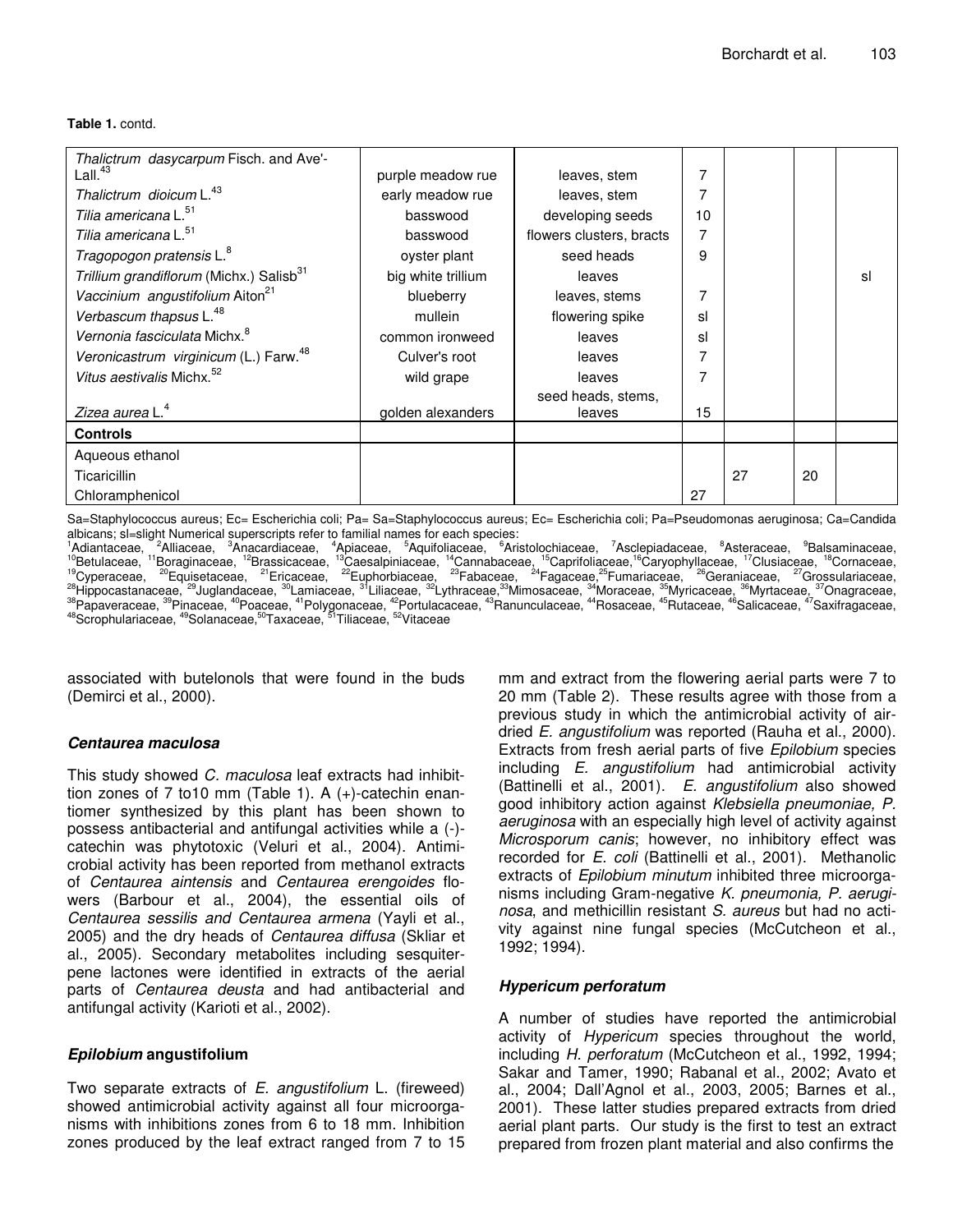**Table 2.** Alphabetical list of species that did not show antimicrobial activity. Generally, aerial portions of the plants were sampled including leaves, flowers, stems and fruits.

*Acer negundo* L. *Artemisia verlotiorum* LaMotte *Achillea millefolium* L. *Asclepias incarnata* L. *Aconitum carmichealii* DeBeaux *Asclepias syriaca* L. *Agastache foeniculum* (Pursh) Kuntze *Asclepias variegata* L. *Alliaria petiolata* (M.Bieb.) Cavara and Grande *Asclepias verticillata* L. *Allium stellatum* Ker Gawl. *Aster ericoides* L. *Allium tuberosum* Rottl. Ex Spreng *Aster umbellatus* Mill *Amaranthus retroflexus* L *Astragalus canadensis* L. *Ambrosia trifida* L. *Astragalus mollissimus* Torr. *Amorpha fruticosa* L. *Baptisia lactea* (Raf.) Thieret Andromeda glaucophylla Link **Barbarea** vulgaris R. Br. *Andropogon gerardii* Vitman *Belamcanda chinesis* (L.) DC. *Andropogon gerardii* Vitman *Berteroa incana* (L.) DC. *Anemone canadensis* L. *Bidens vulgata* Greene *Anemone patens* L. *Bouteloua curtipendula* (Michx.) Torr. *Anemone virginiana* L. *Brassica* sp. *Angelica* sp. *Calendula officinalis* L. *Antennaria parvifolia* Nutt. *Calla palustris* L. *Apios americana* Medik. *Caltha palustris* L. *Aquilegia canadensis* L. *Campanula americana* L. *Arctium lappa* L. *Campanula rapunculoides* L. *Artemisia absinthium* L. *Campanula rotundifolia* L. *Artemisia ludoviciana* Nutt. *Carex* sp. *Castilleja coccinea* (L.) Spreng *Elymus trachycaulus* (Link) Gould ex Shinners *Catalpa speciosa* Warder *Equisetum arvense* L. *Celtis occidentalis* L. *Equisetum hyemale* L. *Centaurea maculosa* Lam. *Erigeron canadensis* L. *Chelone glabra* L. *Erigeron philadelphicus* L. *Chenopodium album* L. *Erigeron strigosus* Muhl. *Chrysanthemum leucanthemum* L. *Eryngium yuccifolium* Michx. *Cichorium intybus* L. *Eupatorium aromaticum* L. *Cimicifuga racemosa* (L.) Nutt. *Eupatorium purpureum* L. *Cirsium arvense* (L.) Scop. *Eupatorium rugosum* Houttuyn. *Commelina communis* L. *Euphorbia maculata* L. *Convallaria majalis* L. *Euphorbia marginata* Pursh *Cornus alternifolia* L.f. *Euthamia graminifolia* (L.) Nutt. *Cornus canadensis* L. *Euthamia tenuifolia* (Pursh) Nutt. *Coronilla varia* L. *Galeopsis tetrahit* L. *Dalea candida* Michx. *Galinsoga quadriradiata* Ruiz and Pav. *Dalea purpurea* Vent *Galium aparine* L. *Daucus carota* L. *Galium boreale* L. *Dryopteris filix-mas* L. *Gaura biennis* L. *Echinacea pallida* Nutt. *Gentiana puberulenta* J.S. Pringle *Echinacea purpurea* (L.) Moench *Glechoma hederaceae* L. *Echinocystis lobata* (Michx.) Torr. and A. Gray *Glycyrrhiza lepidota* Pursh *Elymus canadensis* L. *Grindelia squarrosa*(Pursh) Dunal *Helianthus laetiflorus* Pers. *Lithospermum canescens (Michx.) Lehm. Helianthus maximilianii* Schrad. *Lobelia siphilitica* L. *Helianthus pauciflorus* Nutt. *Lonicera japonica* Thunb. *Helianthus tuberosus* L. *Lonicera oblongifolia* (Goldie) Hook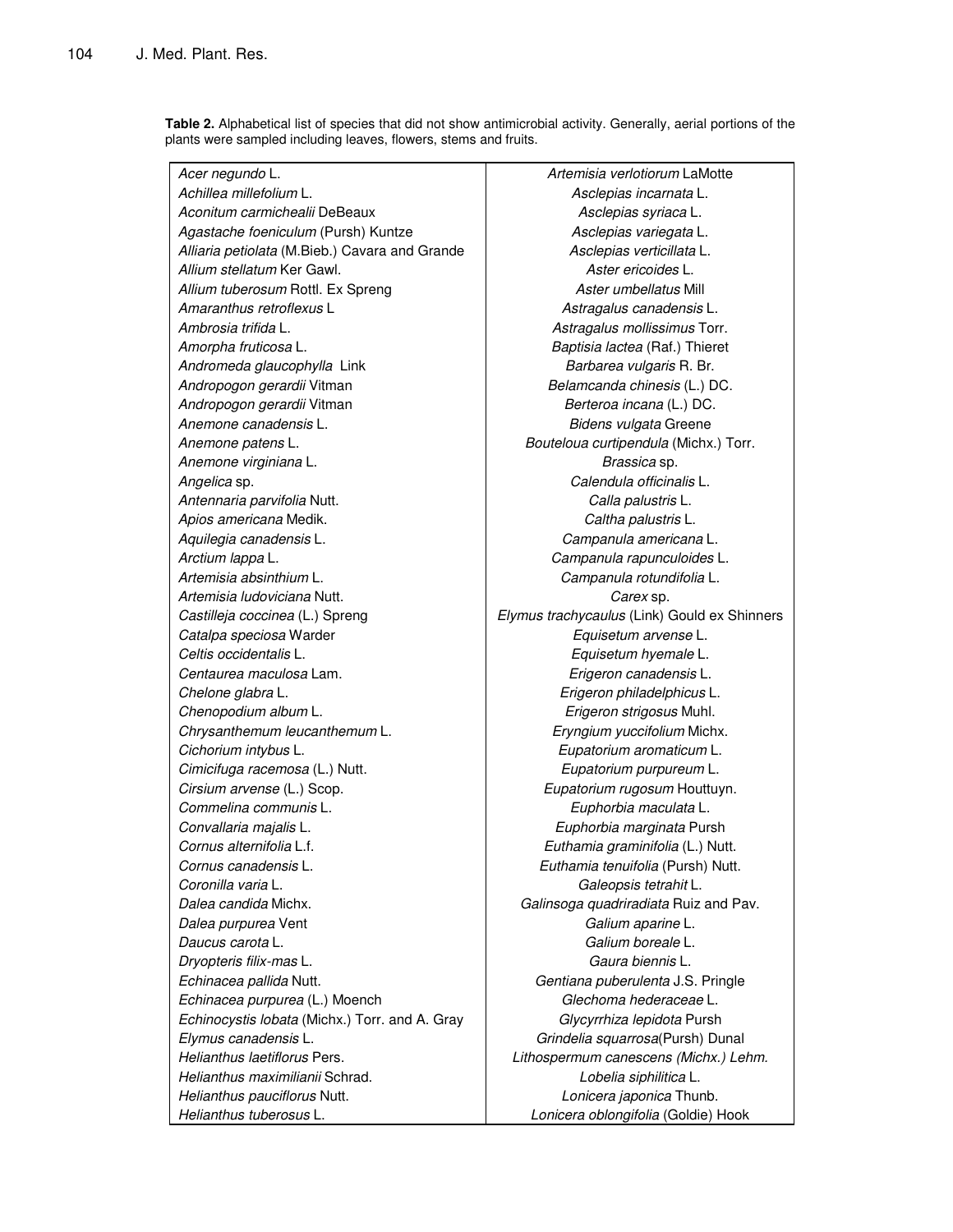#### **Table 2.** contd.

*Heliopsis helianthoides* (L.) Sweet *Lonicera prolifera* (Kirchn.) Rehder *Heracleum lanatum* Michx. *Lotus corniculatus* L. *Hieracium aurantiacum* L. *Lupinus perennis* L. *Hydrangea* sp. *Lycopus americanus* L. *Hydrophyllum virginianum* L. *Lysimachia astate* L. *Hylotelephium spectabile* (Boreau) H. Ohba *Lysimachia lanceolata* Walter *Impatiens pallida* Nutt. *Malva neglecta* Wallr. *Inula helenium* L. *Matricaria matricarioides* (Less.) Porter *Iris* sp. *Medicago lupulina* L. *Iris virginica* L. *Medicago sativa* L. *Juniperus communis*L. *Melilotus alba* Medik. *Kuhnia eupatoriodes* L. *Melilotus officinalis* (L.) Pall. *Lactuca* sp. *Melothria pendula* L. *Lathyrus ochroleucus* Hook. *Mentha arvensis* L. *Leonurus cardiaca* L. *Mentha nypacalx Leonurus* sp. *Mentha* sp. *Lepidium virginicum* L. *Mimulus ringens* L. *Liatris aspera* Michx. *Mirablis nyctaginea* (Michx.) MacMill. *Lilium michiganense* Farw *Monarda astatei* L. *Linum rigidum* Pursh. *Nepeta cataria* L *Osmunda cinnamomea* L. *Pteridium aquilinum* (L.) Kuhn *Osmunda claytoniana* L. *Oenothera biennis* L. *Oxalis stricta* L. *Oenothera fruticosa* L. *Panicum* sp. *Ranunculus acris* L. *Panicum virgatum* L. *Ratibida pinnata* (Vent.) Barnhart *Parthenium integrifolium* L. *Rhamnus cathartica* L. *Pastinaca sativa* L. *Rubus flagellaris* Willd. *Pedicularis lanceolata* Michx. *Rudbeckia hirta* L. *Pediomelum argophyllum* (Pursh) J.W. Grimes **Franch** *Salix exigua* Nutt. *Penstemon grandiflorus* Nutt. *Sambucus astateis* L. *Phlox pilosa* L. *Sambucus racemosa* L. *Phragmites australis* (Cav.) Trin. Ex Steud. *Sanicula marilandica* L. *Physostegia virginiana* (L.) Benth. *Saponaria officinalis* L. *Pilea punula* Lindl., nom. Conserv. *Schizachyrium scoparium* (Michx.) Nash *Plantago major* L. *Scrophularia lanceolata* Pursh *Podophyllum peltatum* L. *Scutellaria baicalensis* Georgi. *Polygonatum biflorum* (Walter) Elliott *Senecio* sp *Polygonum amphibium* L. *Senna hebecarpa* (Fernald) H.S. I and B *Polygonum aviculare* L. *Silene vulgaris (Moench) Garcke Polygonum cilinode* Michx. *Silphium lacinatum* L. *Polygonum sagittatum* L. *Silphium perfoliatum* L. *Prenanthes alba* L. *Silphium terebinthinaceum* L. *Prenanthes racemosa* Michx. *Solanum carolinense* L. *Solidago astateis L. Typha latifolia* L. *Solidago ptarmicoides* (Nees) B. Boivin *Ulmus sp Sonchus asper (L.) Hill Urtica dioica* L. *Sorghastrum nutans (L.) Nash Valeriana officinalis* L. *Spartina pectinata* Link *Verbascum thapus* L. *Stachys palustris* L. *Verbena astate* L.

*Stellaria graminea* L. *Verbena stricta* Vent.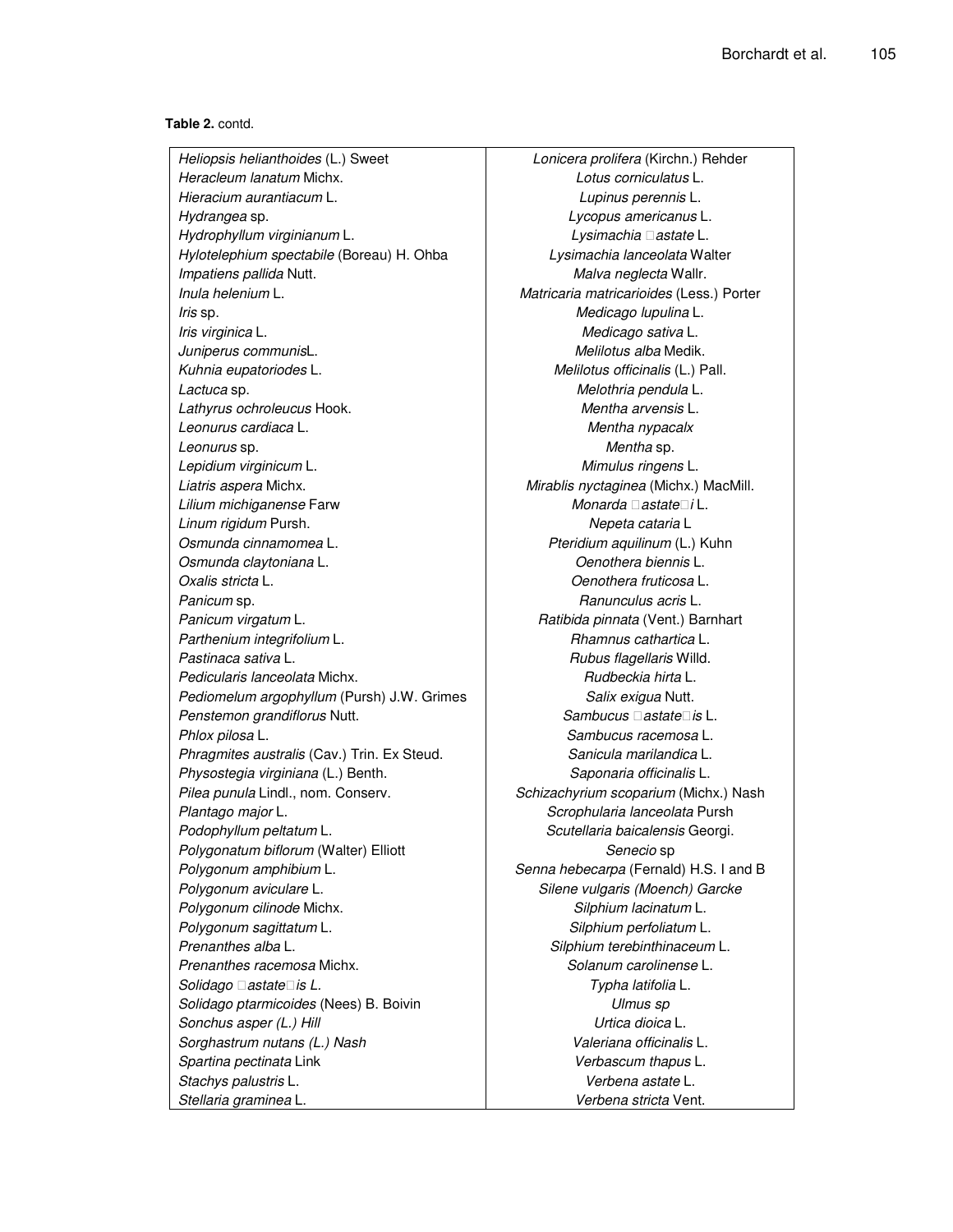#### **Table 2.** contd.

| Stylophorum diphyllum (Michx.) Nutt.          | <i>Verbena urticifolia</i> L.  |
|-----------------------------------------------|--------------------------------|
| Symphyotrichum ciliolatum (Lindl.) Love       | <i>Vicia cracca</i> L.         |
| Syringa vulgaris L.                           | <i>Viola canadensis</i> L.     |
| Tagetes minuta L.                             | Zanthoxylum americanum Mill.   |
| Taraxacum officinale F.H. Wigg.               | Zizia aptera (A. Gray) Fernald |
| Teucrium canadense L.                         |                                |
| Thalictrum pubescens Pursh                    |                                |
| Thaspium trifoliatum (L.) A. Gray             |                                |
| Thermopsis villosa (Walter) F. and B.G. Schub |                                |
| Thlaspi arvense L.                            |                                |
| Tradescantia virginiana L.                    |                                |
| Tragopogon dubius Scop.                       |                                |
| Trifolium ambiguum Bieb.                      |                                |
| Trifolium arvense L.                          |                                |
| Trifolium pratense L.                         |                                |
| Trifolium repens L.                           |                                |
|                                               |                                |

antimicrobial activity of *H. perforatum* (Table 1). The degree of antimicrobial activity seems to be affected by the date of collection. Samples harvested in July of 2003 and 2004 did not display antimicrobial activity, whereas, samples collected in August were active. Flowering aerial parts collected earlier in 2004 inhibited our four test microorganisms. However, the aerial parts including immature seed heads collected later in 2004 only inhibitted *S. aureus*. Seasonal variations of phyto-chemical production probably occur in this species. Multiple chemical constituents are reported to contribute to the bioactivity of *Hypericum* spp. Hyperforin, a phlorglucinol present in *H. perforatum* and some other species of *Hypericum*, is the primary component responsible for the antimicrobial activity (Avato et al., 2004; Dall'Agnol et al., 2003, 2005; Barnes et al., 2001). Hypericin has also been identified as the active component responsible for killing avian influenza virus H5N1 *in vitro* (Wang et al., 2006).

## *Lythrum salicaria*

Extracts of the flowering spikes and leaves of *L. salicaria* L., (purple loosestrife) showed antimicrobial activity against all four of the test microorganisms (Table 1). This observation is supported by additional reports on the antimicrobial activity of *L. salicaria* extracts against *S. aureus, E. coli, C. albicans*, *Bacillus cereus, Mycobacterium smegmatis* and *Micrococcus luteus* (Rauha et al., 2000; Dulger and Gonuz, 2004). Although *E. coli* and *C. albicans* were included in the study of Dulger and Gonus (2004), inhibition of these microorganisms was not reported.

# *Rhus* **glabra and** *R. typhina*

Two separate extracts of *Rhus glabra* L. leaves and

green flower clusters exhibited antimicrobial activity (Table 1). Inhibition zones of the leaf extract ranged from 7 to 15 mm and the extracts of the green flower clusters from 10 to 16 mm. Previous studies reported antibacterial and antifungal activity of extracts prepared from airdried branches of *R. glabra* (McCutcheon et al., 1992, 1994). *R. glabra* branches showed the broadest spectrum of antimicrobial activity inhibiting 11 microorganisms including four Gram-positive and seven Gram-negative (McCutcheon et al., 1992). Antimicrobial activity from dehydrated unripened and ripened fruits of *Rhus coriaria* L. has also been observed (Nasar-Abbas and Kadir Halkman, 2004).

## **Plant extracts inhibiting three microorganisms**

## *Desmodium illinoense*

Although many *Desmodium* species are used in ethnomedicine, this study is the first report of antimicrobial activity from the genus. *Desmodium illinoense* A. Gray (prairie tick trefoil) showed antimicrobial activity against *S. aureus, P. aeruginosa* and *C. albicans* (Table 1). Other species in this genus have been used as an antiinflammatory, anticatarrhal, and anti-nociceptive (Rathi et al., 2004), analgesic and anticonvulsion (N'gouemo et al., 1996), and antileishmanial (Mishra et al., 2005; Singh et al., 2005).

## *Scirpus americanus*

This study is the first to report antimicrobial activity of a *Scirpus* species (American bulrush). Extracts of *Scirpus americanus* Pers. inhibited the three microorganisms, *S. aureus, E. coli* and *P. aeruginosa* (Table 1). We have uncovered no reports on the use of *Scirpus* sp. as an an-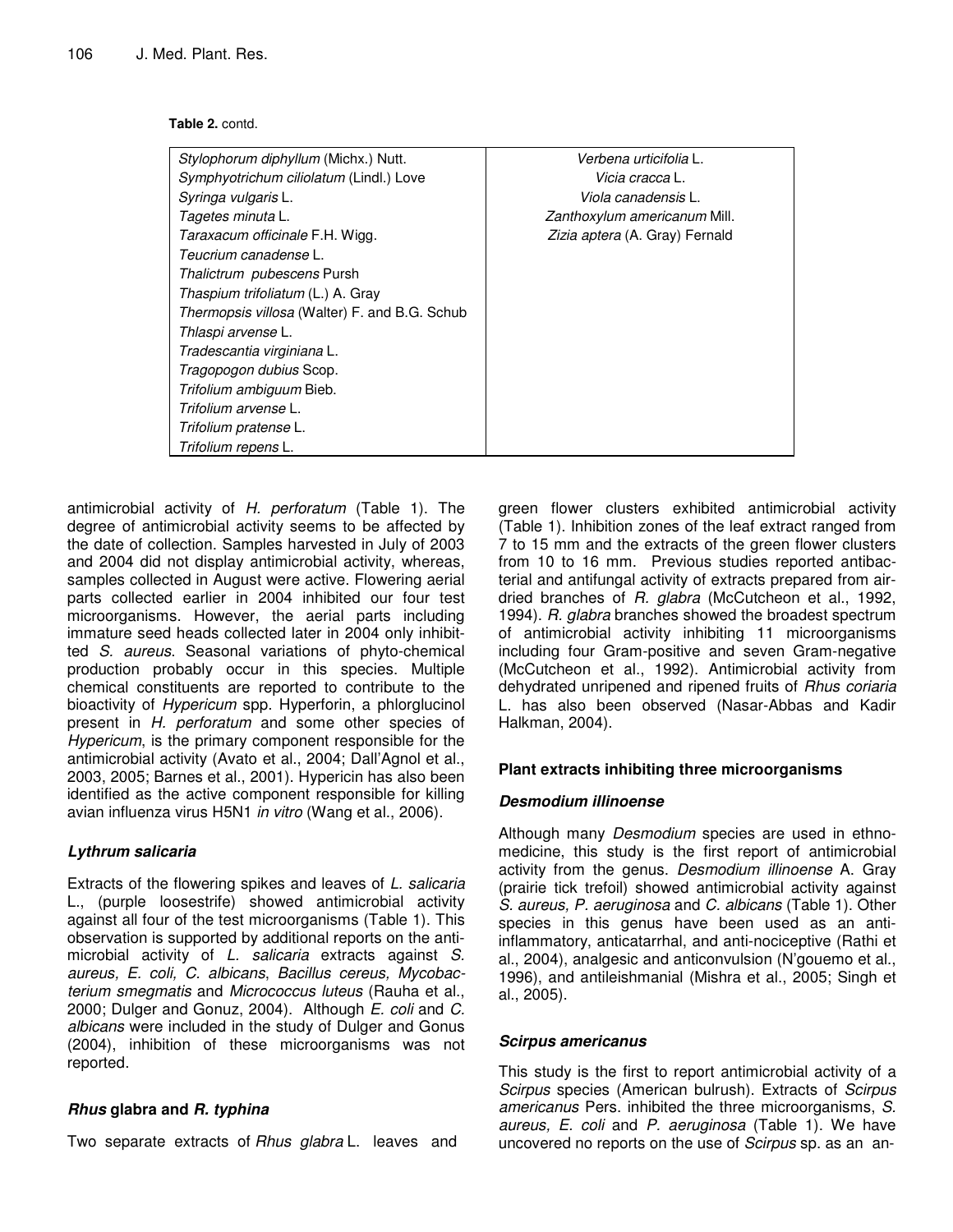#### **Plant extracts inhibiting two microorganisms**

Eleven extracts from 10 plant species inhibited *S. aureus* and *C. albicans* (Table 1). Those having inhibitory activity were extracts from the leaves of *Clintonia* sp., aerial organs of *Comptonia peregrina* (L.) J.M. Coult., the leaves of *C. peregrina*, flowering organs of *Desmanthus illinoensis* (Michx.) MacM. (Illinois bundle flower), leaves of *Epilobium ciliatum* Raf. (American willow herb), immature flower clusters *Eupatorium maculatum* L. (Joe pye weed), immature floral organs of *Geum virginianum* L. (rough avens), leaves of *Juglans nigra* L. (black walnut) leaves and flowers of *Polygonum coccineum* L. *Cotinus coggygria* Scop. (smoke tree) inhibited *S. aureus* and *P. aeruginosa* but had no activity against *C. albicans*.

## *Clintonia* **sp**.

This study is the first report of antibacterial activity in a *Clintonia* sp. An extract of *Clintonia* sp. leaves and roots inhibited *S. aureus* and *C. albicans* (Table 1). Fresh leaves of *Clintonia borealis* (Ait.) Raf. (blue bead lily) extracted with ethanol were reported to have antifungal activity against *M. gypseum* and *Trichophyton mentagrophytes* (Jones et al., 2000). Hence, it may not be surprising that we observed inhibitory activity against *C. albicans.*

#### *Comptonia peregrina*

*Comptonia peregrina* (L.) J.M. Coult. (sweet ferns) are aromatic and secrete resin from numerous capitatestalked glands on the leaves, especially on the lower surface. Our study is the first to report antimicrobial activity from *C. peregrina*. Two separate extracts of *C. peregrina* aerial parts and leaves inhibited *S. aureus* and *C. albicans* with the respective inhibitions zones of 9/15 and 14/12 mm (Table 1). Twenty- seven compounds have been identified in the essential oil of sweet ferns with the following probably accounting for the observed antimicrobial activity of extracts and include cineol, gamma terpinene, and caryophyllene in the highest concentrations (Halim and Collins, 1973; Lawrence and Weaver, 1974).

## *Cotinus coggygria*

*Cotinus coggygria* Scop. (smoke tree) is a non-native species to the mid-western United States but is commonly grown as a garden shrub. It is closely related to the genus *Rhus* (sumacs). Leaf extracts of *C. coggryia* showed inhibition zones of 13 and 10 mm against *S. aureus* and *P. aeruginosa* (Table 1). In Bulgaria, the leaves are widely used in folk medicine for gastric ulcers, antidiarrhetic, anti-inflammatory, paradontosis (Ivanova et

al., 2005). In some countries extracts are used as antiseptics, antimicrobials, antihemorragics and as an aid in wound healing (Demirci et al., 2003; Tzakou et al., 2005). Essential oils of *C. coggygria* leaves, inflorescences and infructescences have been found to be high in monoterpenes such as limonene, myrcene, sabinene and alpha-pinene (Demirci et al., 2003; Tzakou et al., 2005). Medicinal benefits of monoterpenes, especially limonene, are being studied for cancer prevention and treatment while monoterpenols possess antibacterial and antifungal properties (Bowles, 2003).

## *Desmanthus illinoensis*

*Desmanthus illinoensis* (Michx.) MacMill. (Illinois bundle flower) extracts from flowering aerial parts produced inhibitions zones of 15 and 17 mm against *S. aureus* and *C. albicans* respectively (Table 1). Quercetin, myricitrin and gallic acid esters of myricitrin have been isolated from bundle flower and shown to have antibacterial activity against *Bacillus sphaericus, Bacillus thuriengensis, Bacillus subtilis* and *Pseudomonas mallophilia* (Nicollier and Thompson, 1983).

#### *Eupatorium maculatum*

The flower clusters of *E. maculatum* L. (Joe pye weed) yielded an extract with slight antimicrobial against *C. albicans* and a 9 mm inhibition zone against *S. aureus* (Table 1). *Eupatorium salvia* Colla from Chile is used as an antiseptic/antimicrobial for infected wounds and insect bites (Urzua et al., 1998) and *Eupatorium glutinosum* from Ecuador and Peru is used as an astringent, antirheumatic, and antimicrobial (El-Seedi et al., 2002). The antimicrobial activity of *E. salvia* has been attributed to the presence of diterpenoids (Urzua et al., 1998). Aerial parts of *Eupatorium aschenbornianum* (Rios et al., 2003) and leaves and twigs of *E. glutinosum* (El-Seedi et al., 2002) had antimicrobial activity that was again mainly attributed to the presence of diterpenoids. Our study is the first to report antimicrobial activity of extracts from flower clusters.

#### *Geum* **sp.**

Extracts from *Geum virginianum* L. (rough avens) had antimicrobial activity with inhibition zones of 10 mm against *S. aureus* and *Candida* albicans (Table 1). This is the first report on the antimicrobial activity of this species. However, extracts of other *Geum* species have been reported to have antimicrobial activity. These include *Geum macrophyllum* Willd. var. *macrophyllum* (McCutcheon et al., 1994) and *Geum rivale* L. (Panizzi et al., 2000). Extracts of *Geum macrophyllum* roots showed antifungal activity against nine fungal species although five had incomplete inhibition (McCutcheon et al., 1994). Extracts of flowering aerial parts of *G. rivale* L. had anti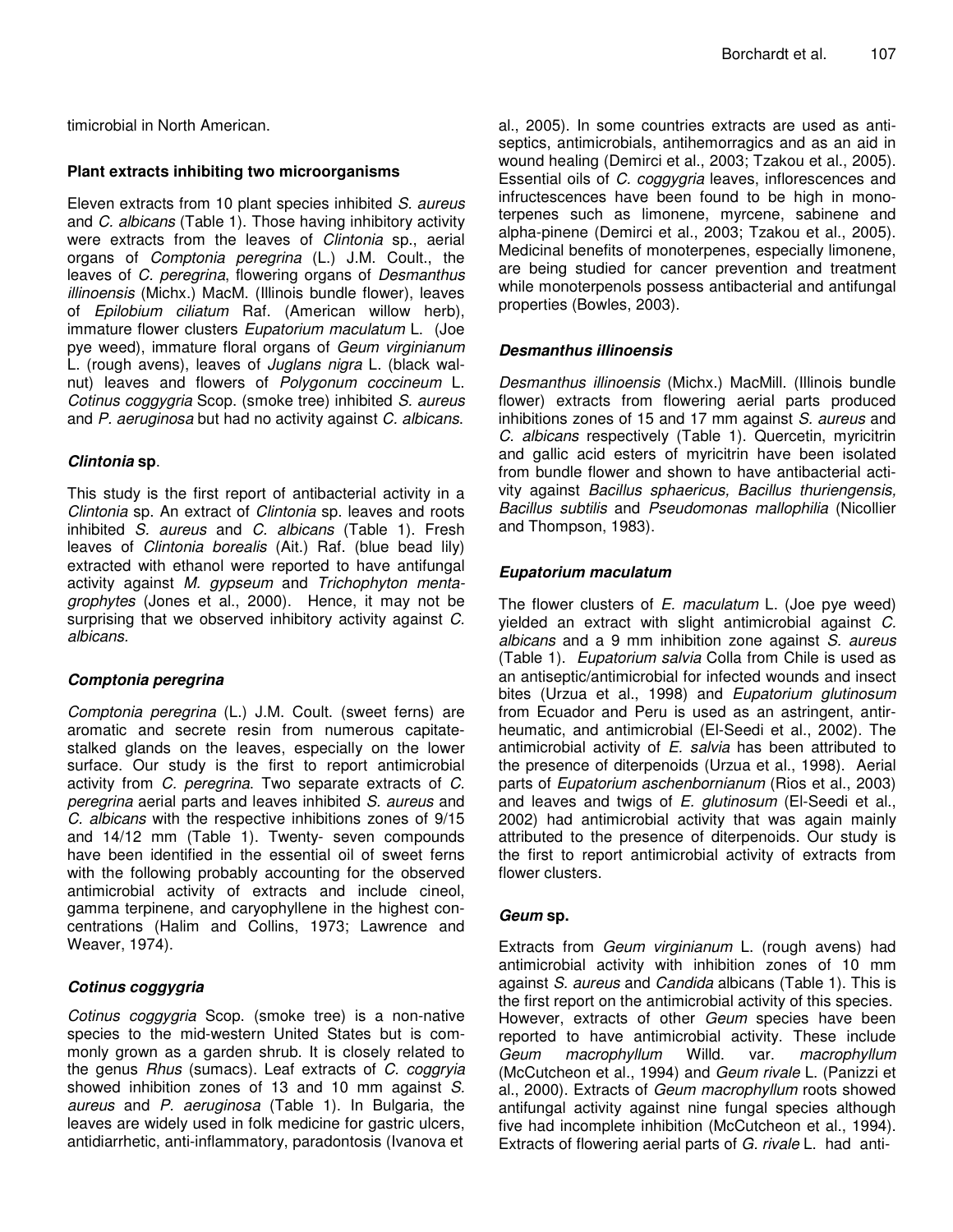antimicrobial activity against Gram-positive, Gram-negative and mycetous microorganisms. The crude methanol extract had the most antimicrobial activity (Panizzi et al., 2000).

# *Juglans nigra*

Leaf extracts from *Juglans nigra* L. had antimicrobial activity against *S. aureus* and *C. albicans* (Table 1), supporting similar findings for other *Juglans* species (Omar et al., 2000; Clark et al., 1990; Grujić-vasić et al., 1990; Alkhawajah, 1997; Cha et al., 1998; Lopez et al., 2001; Qa'dan et al., 2005).

As in our study Grujić-vasić et al. (1990) reported antibacterial activity by *J. nigra* against seven microrganismss including the four tested in this study. In contrast, our studies found no activity against either *E. coli* or *P. aeruginosa*. The lack of activity against these two organisms could be associated with the time of collection or the age of tested plants.

One of the compounds believed to contribute to the biological activities of various species of Juglans is juglone, a naphthoquinone, which is found in all plant organs in most members of the Juglandaceae (Clark et al., 1990). Juglone (5-hydroxy-1,4-naphthoquinone) was reported to have good activity against the test yeasts and fungi including *C. albicans, Saccharomyces cerevisiae, Cryptococcus neoformans, Aspergillus flavus* and *Aspergillus fumigatus* but having only moderate activity against bacteria indicating that additional phytochemicals contribute to the antimicrobial activity of *Juglans* spp.

# *Polygonum coccineum*

Extracts from many species of *Polygonum* including knotweed and smartweed, have been found to possess antimicrobial activity (Mackeen et al., 1997; Penna et al., 2001; Kumagai et al., 2005). We found flower extract of *Polygonum coccineum* (swamp smartweed) to have antimicrobial activity against *S. aureus* and *C. albicans* (Table 1). Other studies have reported extracts of the leaves, aerial portions, leaves, rhizomes and whole plants of *Polygonum minus* Huds. (Mackeencre, 1997), *Polygonum punctatum* Elliot (Lopez et al., 2001), *P. punctatum* var. *aquatile* (Martins) [(Penna et al., 2001)] and *Polygonum sachalinense* F. Schmidt ex Maxim (Kumagai, 2005) respectively, to have antimicrobial activity. *P. minus* leaf ethanolic extracts have shown antimicrobial activity against *P. aeruginosa* and had suppressive activity on a human cervical carcinoma cell-line (Mackeen et al., 1997). *P. punctatum* methanol extracts of aerial parts exhibited antiviral and antibacterial activity (Lopez et al., 2001). Dichloromethane extracts of *P. punctatum* var. *aquatile* leaves and rhizomes inhibited five microorganisms where methanol extracts inhibited one microrganism and none were inhibited by ethanol or aqueous extracts (Penna et al., 2001). Extracts of whole

plants of *P. sachalinense* have been reported to show antifungal and antimicrobial activity with special interest in its activity against the fish pathogen *Photobacterium damselae* subsp. *piscicida* (Kumagai et al., 2005).

# **Plant extracts inhibiting a single microorganism**

There were 119 plant extracts, representing 98 species having antimicrobial activity against one microorganism. *S. aureus* was inhibited by 108 extracts and *C. albicans* by 11*.* Several extracts had large inhibition zones over 15 mm and are noted below.

# *Anaphalis margaritacea*

*Anaphalis margaritacea* L. (Benth and Hook) [pearly everlasting] leaf extract inhibited *S. aureus* with an inhibition zone of 18 mm. Chemical investigations of the flowering aerial parts *of A. margaritacea* have identified flavonoids (Wollenweber et al., 1993), and diterpenes and hydroxylactones as active constituents with two diterpenes having antibacterial activity against *B. cereus, P. aeruginosa* and *E. coli* (Ahmed et al., 2004).

# *Cannabis sativa*

*Cannabis sativa* L. extracts had very good antimicrobial activity against only *S. aureus* with an inhibition zone of 25 mm. This inhibitory zone was nearly equivalent to the controls. Wasim et al. (1995) reported antimicrobial activity from ethanol and petroleum ether extracts against multiple microorganisms. We found antimicrobial activity against only one, a Gram-positive cocci. Essential oils extracted from five fiber varieties of *C. sativa* had antimicrobial activity with the degree of antimicrobial activity varying between cultivars (Novak et al., 2001). The main components of the essential oils reported were alphapinene, myrcene, *trans*-beta-ocimene, alpha-terpi-nolene, trans-caryophyllene and alpha-humulene. Alpha-terpinolene was the component that varied the most between cultivars (Novak et al., 2001). Cannabidiol (CBD) has also been identified as a component of hemp oil effective against Gram-positive bacteria and yeast (Leizer et al., 2000). A strong correlation exists between the antimicrobial activity and the level of cannabidiolic acid (CBD) found in this species (Leizer et al., 2000). The *C. sativa* chemotypes grown in northern latitudes are reported to have a higher ratio of CBD to  $\Delta$ -9-tetrahydro-cannabinol (THC) resulting in stronger antimicrobial activity (Leizer et al., 2000).

## *Potentilla arguta*

*Potentilla arguta* Pursh leaf extracts had antimicrobial activity against *C. albicans* with an inhibition zone of 16 mm. Other studies have reported antibacterial activity of *P. arguta* as well as antifungal and antiviral properties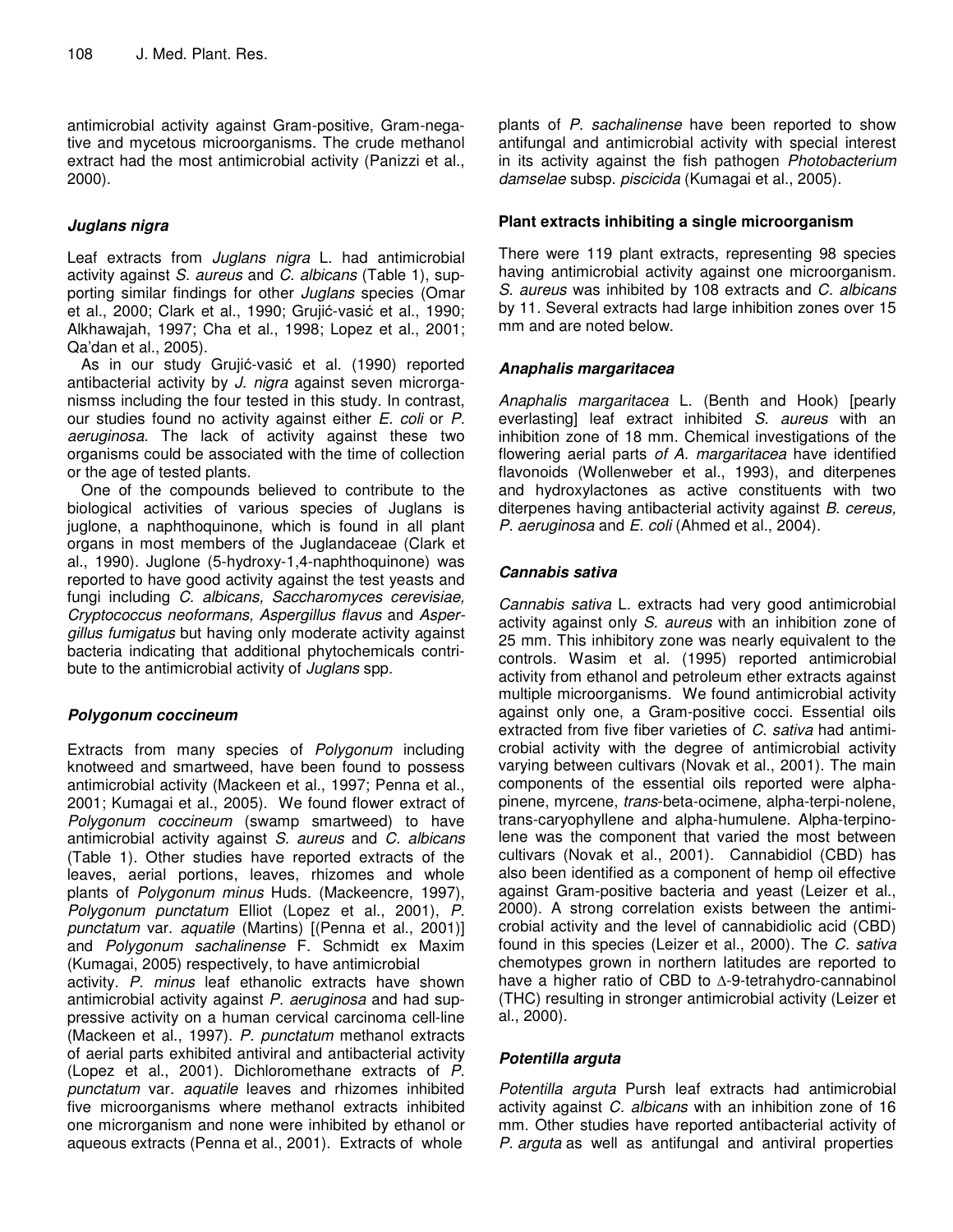(McCutcheon et al., 1992, 1994, 1995). McCutcheon et al, (1992, 1994, 1995) reported that methanol root extracts of *P. arguta* inhibited nine bacterial species, four fungal species and the bovine respiratory syncytial virus, *Paramyxoviridae*.

#### *Smilacina racemosa*

The extract from the mature fruits of *Smilacina racemosa* (L.) Desf. (false Solomon's seal) exhibited a 17 mm inhibition zone against *C. albicans*. Methanolic extracts of the rhizomes of *S. racemosa* were reported to have no antibacterial, antifungal or antiviral activity (McCutcheon et al. 1992, 1994, 1995). Our study is the first to report antimicrobial activity of the berries.

#### **Summary**

Our study has identified 142 plant extracts from 109 species that have significant antimicrobial activity. The effecttiveness of antimicrobial activity could be viewed as significant based on either the number of microorganisms inhibited or the intensity of antimicrobial action based on the size of the zone of inhibition. Twenty-four percent of all the plants investigated had activity against at least one test microorganism. Various extracts from *B. papyrifera, C. maculosa, E. angustifolium, H. perforatum*, *L. salicaria* and *R. glabra* inhibited the growth of all microorganisms used in this study. Two plant species *D. illinoense* and *S. americanus* inhibited three microorganisms, eleven extracts (10 species) inhibited two microorganisms while 119 extracts (98 species) inhibited at least one microorganism.

Results of these studies indicate that further searches and characterizations of plants for antimicrobial compounds are warranted. In addition, research on synergistic combinations of extracts with broad spectrum or a high degree of inhibition against a particular micro-organism would seem worthwhile.

As the search for new antimicrobial agents intensifies, plant extracts may provide attractive alternate sources of molecules for consideration. As drug resistance becomes an increasing problem and as consumer demand for products with natural preservative grows, perhaps it is these molecules that may form the basis of future antimicrobial research efforts.

#### **REFERENCES**

- Ahmed AA, Hussein TA, Mahmoud AA, Farag MA, Paré PW, Wojcińska M, Karchesy J, Mabry TJ (2004). Nor-*ent*-kaurane diterpenes and hydroxylactones from *Antennaria geyeri* and *Anaphalis margaritacea*. Phytochemistry 65: 2539-2543.
- Alkhawajah AM (1997). Studies on the antimicrobial activity of *Juglans regia*. Am. J. Chin. Med. XXV: 175-180.
- Avato P, Raffo F, Guglielmi G, Vitali C, Rosato A (2004). Extracts from St. John's Wort and their antimicrobial activity. Phytother. Res. 18: 230-232.

Barbour EK, Sharif MA, Sagherian VK, Habre AN, Talhouk RS, Talhouk

- SN (2004). Screening of selected indigenous plants of Lebanon for antimicrobial activity. J. Ethnopharmacol. 93: 1-7.
- Barnes J, Anderson LA, Phillipson JD (2001). St. John's Wort (*Hypericum perforatum* L.): A review of its chemistry, pharmacology and clinical properties. J. Pharm. Pharmacol. 53: 583-600.
- Battinelli L, Tita B, Evandri MG, Mazzanti G (2001). Antimicrobial activity of *Epilobium* spp. extracts. Farmaco 56: 345-348.
- Bauer, AW, Kirby MM, Sherris JC, Turck M (1966). Antibiotic susceptibility testing by a standardized single disk method. Am. J. Pathol. 45: 493-496.
- Beuchat LR, Brackett RW, Doyle MP (1994). Antimicrobials occurring naturally in foods. Food Technol. 43: 134-142.
- Bowles EJ (2003). The Chemistry of Aromatherapeutic Oils. 3<sup>rd</sup> ed. Griffin Press, South Australia.
- Cha BC, Lee HW, Choi MY (1998). Antioxidative and antimicrobial effects of nut species. Korean J. Pharmacogn. 29: 28-34.
- Clark AM, Jurgens TM, Hufford CD (1990). Antimicrobial activity of Juglone. Phytother. Res. 4: 11-14.
- Cushman KE, Maqbool M, Gerard PD (2005). Mulch type, mulch depth and rhizome planting depth for field-grown American may-apple. HortScience 40: 635-639.
- Cutter C (2000). Antimicrobial effect of herb extracts against *Escherichia coli* O157:H7, *Listeria monocytogenes* and *Salmonella typhimurium* associated with beef. J. Food Prot. 63: 601-607.
- Dall'Agnol R, Ferraz A, Bernardi AP, Albring D, Nör C, Sarmento L, Lamb L, Hass M, von Poser G, Schapoval EES (2003). Antimicrobial activity of some *Hypericum* species. Phytomedicine 10: 511-516.
- Dall'Agnol R, Ferraz A, Bernardi AP, Albring D, Nör C, Schapoval EES, von Poser GL (2005). Bioassay-guided isolation of antimicrobial benzopyrans and phloroglucinol derivatives from Hypericum species. Phytother. Res. 19: 291-293.
- Delaquis PQ, Mazza G (1995). Antimicrobial properties of isothiocyanates in food preservation. Food Technol. 49: 73-78.
- Demirci B, Hüsnü Can Baer K, Özek T, Demirci F (2000). Betulenols from *Betula* species. Planta Med. 66: 490-493.
- Demirci B, Demirci F, Baser KHC (2003). Composition of the essential oil of *Cotinus coggyria* Scop. from Turkey. Flavour Fragrance J. 18: 43-44.
- Dulger B, Gonuz A (2004). Antimicrobial activity of certain plants used in Turkish traditional medicine. Asian J. Plant Sci. 3: 104-107.
- El-Seedi HR, Ohara T, Sata N, Nishiyama S (2002). Antimicrobial diterpenoids from *Eupatorium glutinosum* (Asteraceae). Ethnopharmacol. 81: 293-296.
- Grujić-vasić J, Bosnić T, Tockić S, Bašić F (1990). Relative astringency andantimicrobial activity of the willow herb and walnut tree leaves. Period. Biol. 92: 479-480.
- Halim AF, Collins RP (1973). Essential oil analysis of the Myricaceae of the Eastern United States. Phytochemistry 12:1077-1083.
- Hao YY, Brackett RE, Doyle MP (1998). Efficacy of plant extracts in inhibiting Aeromonas hydrophilia and Listeria monocytogenes in refrigerated cooked poultry. Food Microbiol. 15: 367-378.
- Ivanova D, Gerova D, Chervenkov T, Yankova T (2005). Polyphenols and antioxidant capacity of Bulgarian medicinal plants. J. Ethnopharmacol. 96: 145-150.
- Jones NP, Arnason JT, Abou-Zaid M, Akpagana K, Sanchez-Vindas P, Smith JL (2000). Antifungal activity of extracts from medicinal plants used by First Nations Peoples of eastern Canada. J. Ethnopharmacol. 73:191-198.
- Karioti A, Skaltsa H, Lazari D, Sokovic M, Garcia, Harvala C (2002). Secondary metabolites from *Centaurea deusta* with antimicrobial activity. Z Naturforsch. 57c: 75-80.
- Kumagai H, Kawai Y, Sawano R, Kurihara H, Yamazaki K, Inoue N Antimicrobial substances from rhizomes of the giant knotweed *Polygonum sachalinense* against the fish pathogen *Photobacterium damselae* subsp. *piscicida.* Z Naturforsch 60: 39-44.
- Lawrence BM, Weaver KM (1974). Essential oils and their constituents. Planta Med. 25: 385-388.
- Leizer C, Ribnicky D, Poulev A, Dushenkov S, Raskin I (2000). The composition of hemp seed oil and its potential as an important source of nutrition. J. Nutraceuticals. Funct. Med. Foods 2: 35-53.
- Lis-Balchin M, Deans SG (1997). Bioactivity of selected plant essential oils against *Listeria monocytogenes*. J. Appl. Microbiol. 82: 759-762.